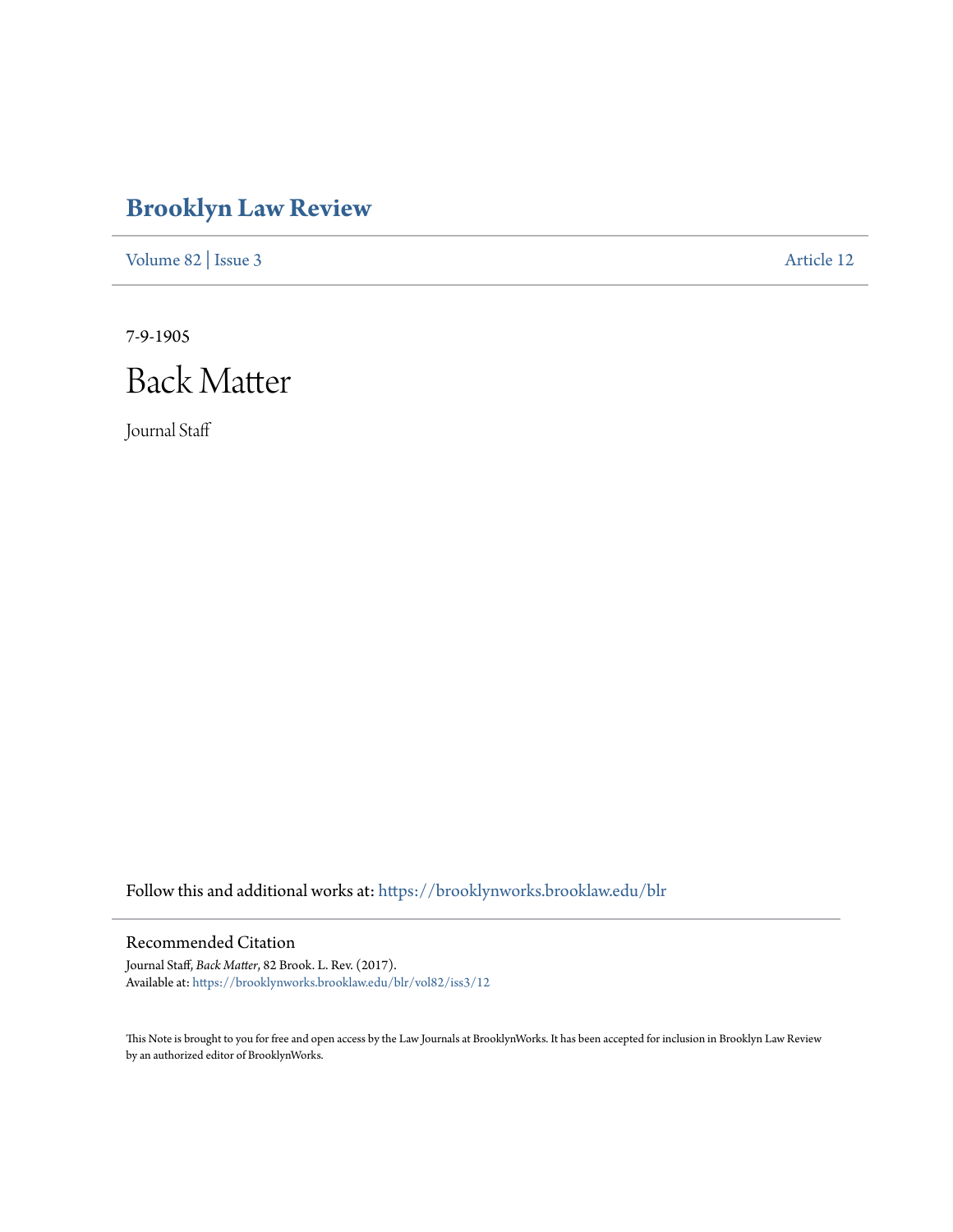## **BROOKLYN LAW SCHOOL FACULTY 2016-2017**

#### *Faculty Emeriti*

RICHARD ALLAN, B.A., LL.B., Professor of Law Emeritus URSULA BENTELE, B.A., J.D., Professor of Law Emerita JOSEPH CREA, B.A., J.D., LL.M, LL.D., Professor of Law Emeritus MARY FALK, B.A., J.D., Associate Professor of Legal Writing Emerita RICHARD FARRELL, B.A., LL.B., Professor of Law Emeritus MARTIN HAUPTMAN, LL.B., LL.M., Professor of Law Emeritus WILLIAM HELLERSTEIN, B.A., J.D., Professor of Law Emeritus GARY MINDA, B.A., M.A., S.J.D., Professor of Law Emeritus NORMAN POSER, A.B., LL.B., Professor of Law Emeritus GARY SCHULTZE, B.A., J.D., Professor of Law Emeritus MARILYN WALTER, B.A., J.D., Professor of Law Emerita JOAN G. WEXLER, B.S., M.A.T., J.D., Dean & President Emerita, Professor of Law

### *Faculty*

NICHOLAS ALLARD, B.A., B.A./M.A., J.D., President & Joseph Crea Dean and Professor of Law WILLIAM ARAIZA, B.A., M.S., J.D., Vice Dean and Professor of Law JULIAN ARATO, B.A., M.Phil., J.D., LL.M., J.S.D., Assistant Professor of Law CAMERON W. ARNOLD, B.A., M.A., J.D., Assistant Professor of Legal Writing JONATHAN ASKIN, A.B., J.D., Associate Professor of Clinical Law MIRIAM BAER, A.B., J.D., Professor of Law JODI S. BALSAM, B.A., J.D., Associate Professor of Clinical Law CHRISTOPHER BEAUCHAMP, B.A., M.Phil., Ph.D., Associate Professor of Law DEBRA BECHTEL, B.A., J.D., Associate Professor of Clinical Law ANITA BERNSTEIN, B.A., J.D., Anita and Stuart Subotnick Professor of Law BRADLEY BORDEN, B.B.A., M.B.A., J.D., LL.M., Professor of Law DANA BRAKMAN REISER, B.A., J.D., Professor of Law HEIDI BROWN, B.A., J.D., Associate Professor of Law I. BENNETT CAPERS, B.A., J.D., Stanley A. August Professor of Law STACY CAPLOW, B.A., J.D., LL.M., Associate Dean of Professional Legal Education & Professor of Law NATALIE CHIN, B.S., J.D., Assistant Professor of Clinical Law NEIL B. COHEN, S.B., J.D., Jeffrey D. Forchelli Professor of Law EDWARD W. De BARBIERI, B.A., M.A.R., J.D., LL.M., Assistant Professor of Clinical Law STEVEN DEAN, B.A., J.D., Professor of Law ROBIN EFFRON, B.A., J.D., Professor of Law ELIZABETH FAJANS, B.A., M.A., Ph.D., Associate Professor of Legal Writing JAMES FANTO, B.A., M.A., Ph.D., J.D., Gerald Baylin Professor of Law NINA FARBER, B.A., J.D., Visiting Instructor of Legal Writing LINDA FELDMAN, B.A., M.A., J.D., Associate Professor of Academic Support MARYELLEN FULLERTON, B.A., J.D., Professor of Law MARSHA GARRISON, B.A., J.D., Suzanne J. and Norman Miles Professor of Law MICHAEL GERBER, B.A., J.D., Professor of Law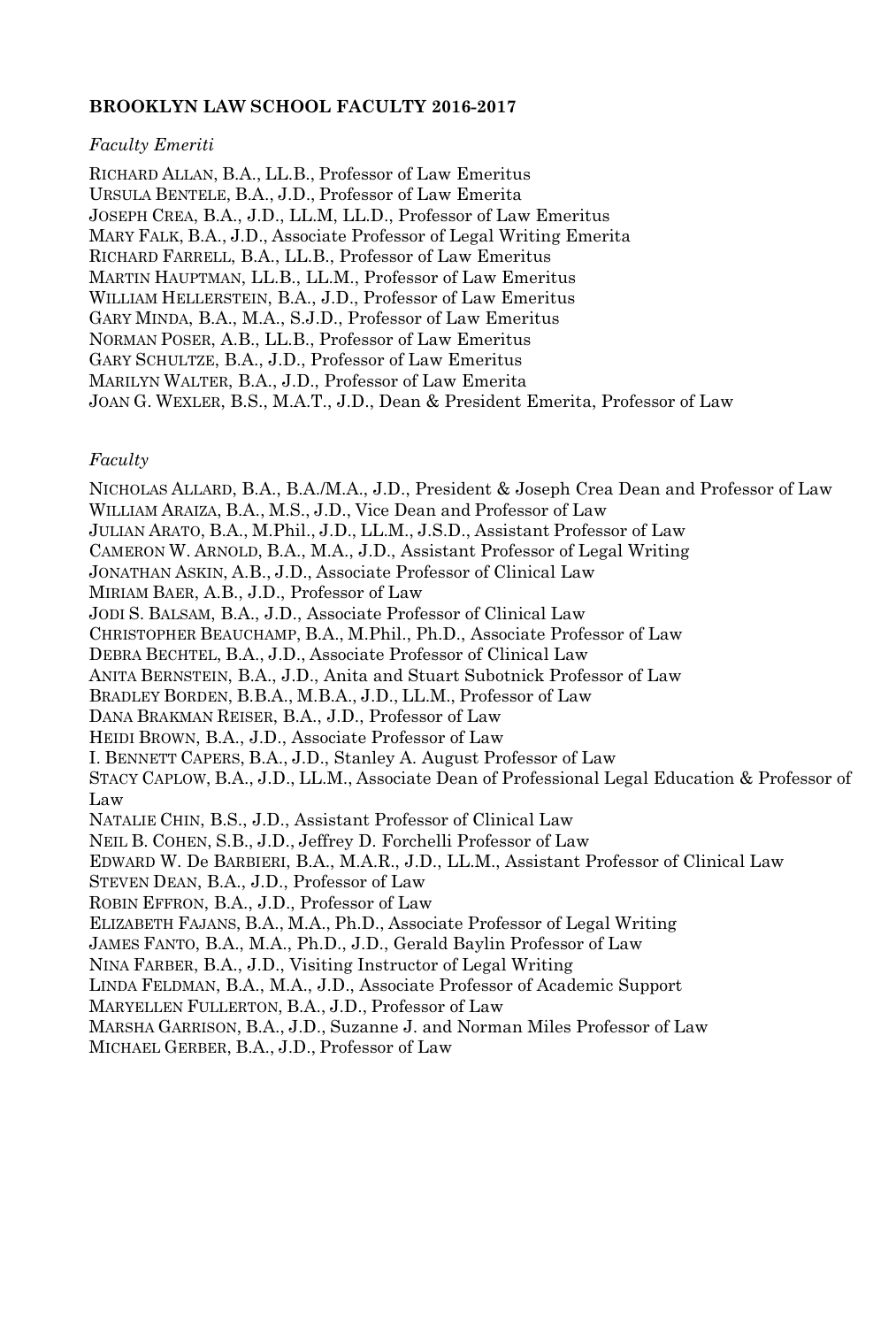HEIDI GILCHRIST, B.A., J.D., Visiting Instructor of Legal Writing CYNTHIA GODSOE, A.B., J.D., Associate Professor of Law JOEL GORA, B.A., LL.B., Professor of Law SUSAN GREENE, B.A./B.S., J.D., Instructor of Legal Writing EUN HEE HAN, B.A., M.P.P., J.D., Visiting Instructor of Legal Writing SUSAN HAZELDEAN, B.A., J.D., Assistant Professor of Clinical Law SUSAN HERMAN, B.A., J.D., Centennial Professor of Law EDWARD JANGER, B.A., J.D., David M. Barse Professor of Law BERYL JONES-WOODIN, B.A., J.D., Professor of Law JOY KANWAR, B.A., J.D., M.S.E.L, Assistant Professor of Legal Writing ROBERTA KARMEL, B.A., LL.B., Centennial Professor of Law ADAM KOLBER A.B., J.D., Professor of Law MINNA KOTKIN, A.B., J.D., Professor of Law BAILEY KUKLIN, B.S., J.D., Professor of Law NOAH KUPFERBERG, A.B., J.D., Visiting Instructor of Legal Writing REBECCA KYSAR, B.A., J.D., Professor of Law BRIAN LEE, B.A., M.A., Ph.D., J.D., Professor of Law GREGG MACEY, B.A., M.A., J.D., Ph.D., Professor of Law CHRISTINA MULLIGAN, B.A., J.D., Assistant Professor of Law AMY MULZER, B.A., J.D., Instructor of Clinical Law SAMUEL MURUMBA, LL.B., LL.M., Ph.D., Professor of Law MINOR MYERS, B.A., J.D., Professor of Law ARTHUR PINTO, A.B., J.D., Professor of Law KAREN PORTER, B.A., M.S., J.D., Associate Professor of Clinical Law K. SABEEL RAHMAN, A.B., M.Sc & M.St., J.D., Ph.D., Assistant Professor of Law DAVID REISS, B.A., J.D., Professor of Law JAYNE RESSLER, B.A./B.S., J.D., Associate Professor of Law ELIZABETH SCHNEIDER, B.A., M.Sc., J.D., Rose L. Hoffer Professor of Law JOCELYN SIMONSON, B.A., J.D., Assistant Professor of Law JANET SINDER, A.B., J.D., M.S., Director of the Library and Associate Professor of Law CHRISTINA SKINNER, A.B., J.D., Assistant Professor of Law LISA SMITH, B.A., J.D., Assistant Professor of Clinical Law DAN SMULIAN, B.A., M.Phil., J.D., Associate Professor of Clinical Law LAWRENCE SOLAN, B.A., Ph.D., J.D., Don Forchelli Professor of Law ALEX STEIN, LL.B., LL.M., Ph.D., Professor of Law WINNIE TAYLOR, B.A., J.D., LL.M., Professor of Law NELSON TEBBE, A.B., J.D., Ph.D., Professor of Law CARRIE TEITCHER, B.A., J.D., Assistant Professor of Legal Writing MARIA TERMINI, B.A., M.A., J.D., Visiting Instructor of Legal Writing AARON TWERSKI, B.S., J.D., Irwin and Jill Cohen Professor of Law MARJORIE S. WHITE, A.B., J.D., Associate Professor of Clinical Law

### *Visiting Faculty*

DAVID A. FISCHER, B.A., J.D., Visiting Professor of Law

TAJA-NIA Y. HENDERSON, A.B., J.D., M.A., Ph.D., Visiting Professor of Law

KIRK W. JUNKER, B.A., J.D., Ph.D., Visiting Professor of Law

STEPHAN LANDSMAN, B.A., J.D., Visiting Professor of Law

ANDREW NAPOLITANO, B.A., J.D., Distinguished Visiting Professor of Law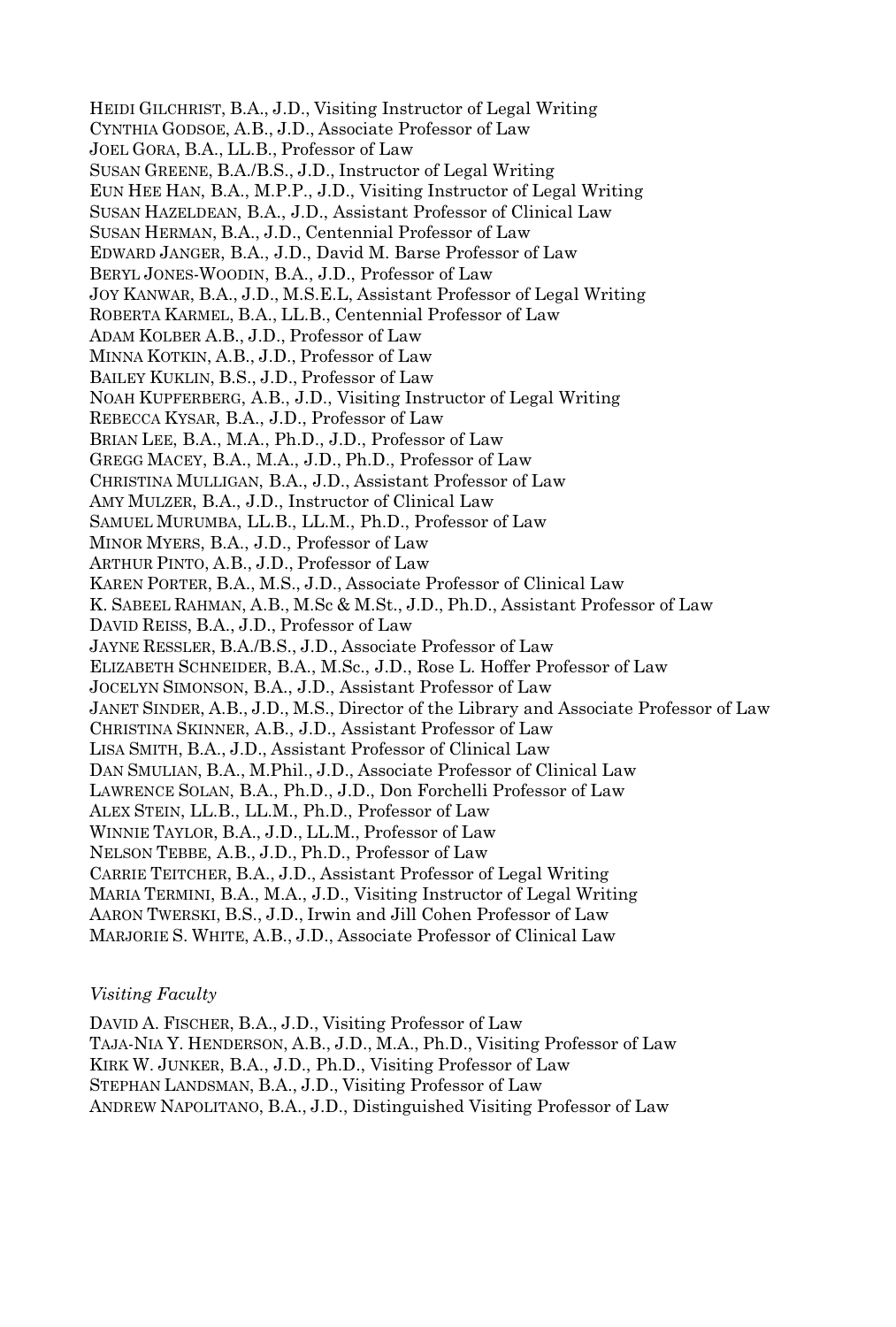THANE PITTMAN, B.A., M.A., Ph.D., Visiting Professor of Law ELIZABETH RAPAPORT, B.A., J.D. Ph. D., Visiting Professor of Law LAURENT SACHAROFF, B.A., J.D., Visiting Professor of Law ALLAN J. SAMANSKY, B.A., M.A., J.D., Visiting Professor of Law SHONNA TRINCH, B.A., M.A., Ph.D., Visiting Professor of Law

#### *Librarians*

JUDY BAPTISTE-JOSEPH, B.A., M.L.S., Cataloging Librarian

ROSEMARY H. CAMPAGNA, B.A., M.S.L.I.S., Reference/Government Documents Librarian

GILDA CHIU, B.A., M.L.S., Collection Development/Acquisitions Librarian

KATHY DARVIL, A.B., M.S.I., J.D., Access Services/Reference Librarian and Adjunct Professor of Law

JEAN J. DAVIS, B.A., J.D., M.S.L.I.S., Associate Librarian for International Law and Adjunct Professor of Law

JEFF GABEL, B.F.A., M.F.A., M.L.I.S., Catalog & E-Resources Manager

LINDA HOLMES, B.A., M.S., Associate Librarian

HAROLD O'GRADY, B.A., J.D., M.L.S., Reference Librarian and Adjunct Professor of Law LOREEN PERITZ, B.A., J.D., M.S.L.I.S., Reference Librarian and Adjunct Professor of Law JANET SINDER, A.B., J.D., M.S., Director of the Library and Associate Professor of Law HAINAN YU, B.A., M.S., Systems Librarian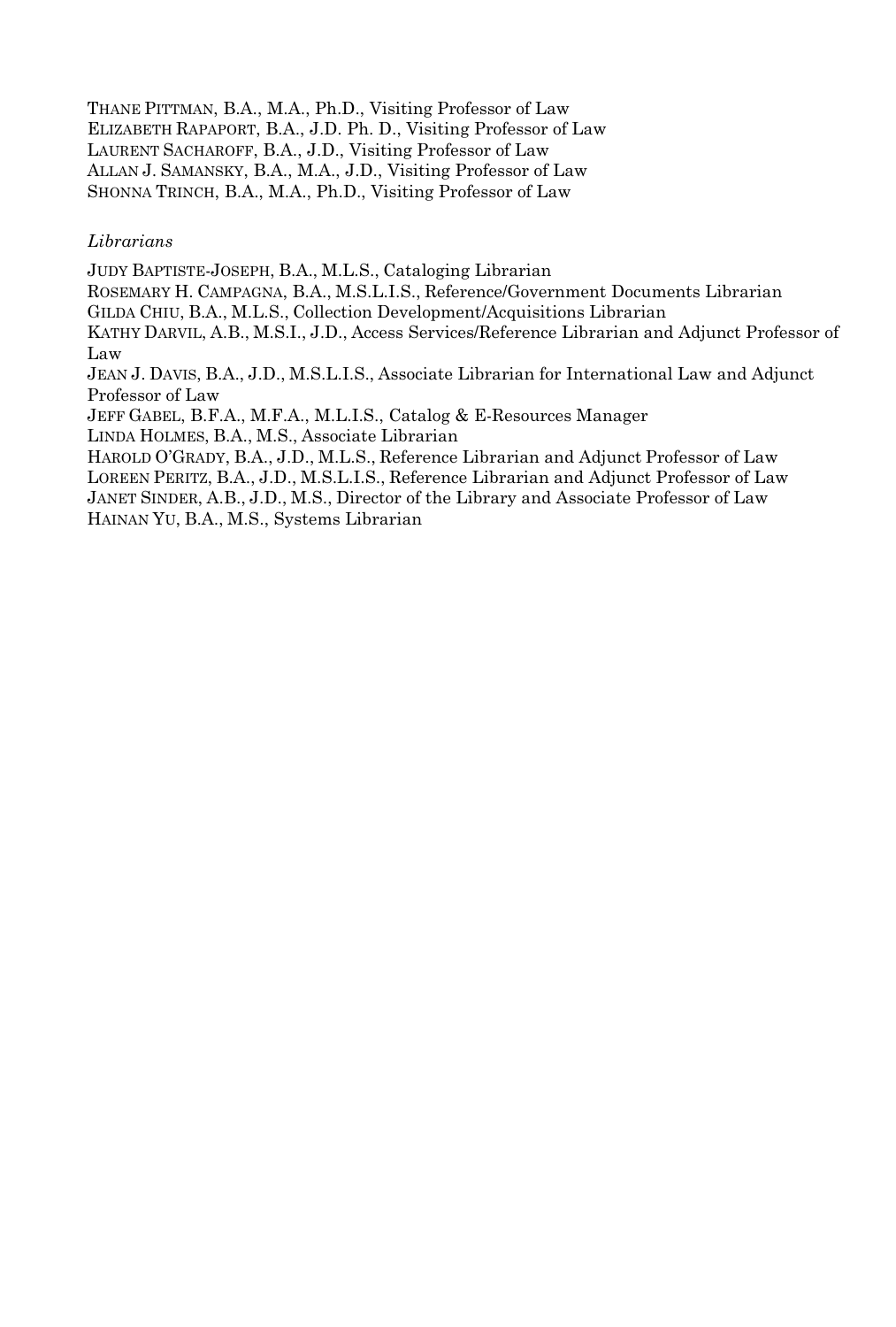# **BROOKLYN LAW SCHOOL BOARD OF TRUSTEES**

# **STUART SUBOTNICK '68**

Chairman of the Board *President and Chief Executive Officer* Metromedia Company

**FRANCIS J. AQUILA '83**

Vice Chairman of the Board Sullivan & Cromwell LLP

#### **BURNSIDE E. ANDERSON III '76**

*Senior Corporate Counsel, Legal Division* Pfizer Inc. (Ret.)

#### **DAVID M. BARSE '87**

*President and Chief Executive Officer* Third Avenue Management, LLC

> **FREDERICK COHEN '67** Duane Morris, LLP

### **JEFFREY J. FEIL '73**

*President and Chief Executive Officer* The Feil Organization

> **MARTIN A. FISCHER '64** West Center Associates

# **JEFFREY D. FORCHELLI '69**

Forchelli, Curto, Deegan, Schwartz, Mineo, Cohn & Terrana, LLP

#### **DEBRA HUMPHREYS '84**

*Founder & Chair of the Board of Trustees* Thomas Jefferson Independent Day School

> **ROBERT M. KAUFMAN '57** Proskauer Rose, LLP

### **HON. CLAIRE KELLY '93**

*Judge* U.S. Court of International Trade

**EILEEN T. NUGENT '78** Skadden, Arps, Slate, Meagher & Flom, LLP

**JOHN P. OSWALD '84** *President and Chief Executive Officer* Capital Trust Group